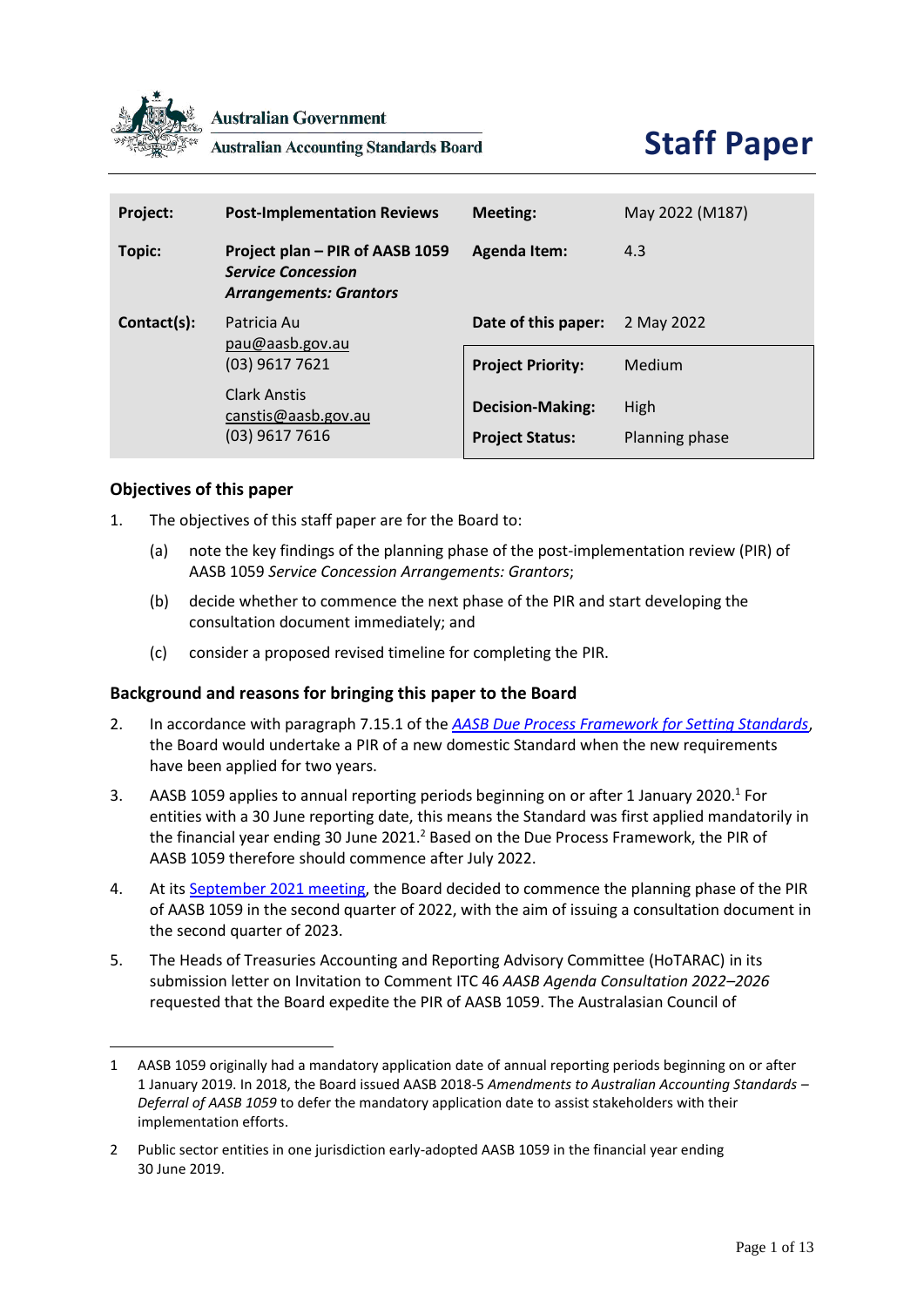Auditors-General (ACAG) also noted in its submission on ITC 46 that the PIR of AASB 1059 should be a high-priority project.

- 6. In light of the comments from HoTARAC and ACAG, staff commenced the planning phase of the PIR of AASB 1059 in March–April 2022 and consider that we have sufficient information to commence the next phase of the PIR. The next phase of the PIR, which is the outreach phase, begins with developing a consultation document based on information obtained in the planning phase. Paragraphs [10](#page-1-0)–[11](#page-1-1) summarise the status of the planning phase. The [Appendix](#page-4-0) to this paper summarises the key findings in the work undertaken to date.
- 7. Staff are asking the Board at this meeting to decide whether to commence the next phase of the PIR and start developing the consultation document immediately so that AASB 1059 implementation issues could be addressed earlier than originally planned.

# **Structure of this paper**

- 8. This staff paper is set out as follows:
	- (a) status of the planning phase (paragraphs [10](#page-1-0)–[11\)](#page-1-1); and
	- (b) revised project timeline (paragraph [12\)](#page-3-0).
- 9. Th[e Appendix](#page-4-0) to this paper summarises the key findings in the planning phase. It provides a high-level overview of:
	- (a) the Board's rationale for issuing AASB 1059;
	- (b) key requirements in AASB 1059;
	- (c) implementation issues staff have noted through discussions with stakeholders; and
	- (d) the Board's process in developing AASB 1059.

There are no questions for Board members in the Appendix.

## **Status of the planning phase**

- <span id="page-1-0"></span>10. As noted in Agenda Paper 4.1, at its September 2021 meeting the Board approved a process for undertaking each of the forthcoming domestic PIRs to be carried out over the 2022–2025 period. The process includes six steps in the planning phase of a PIR project before developing a consultation document, which is the first step of the outreach phase.
- <span id="page-1-1"></span>11. The following table summarises the status of the planning work undertaken to date and the reasons why staff consider certain planning steps are not applicable for the PIR of AASB 1059.

| Planning step in the PIR process                          | Status/Reasons for amending the planned process                                                                                                                                                                                                                                                     |
|-----------------------------------------------------------|-----------------------------------------------------------------------------------------------------------------------------------------------------------------------------------------------------------------------------------------------------------------------------------------------------|
| Step 1: Review of original project<br>documentation       | Step 1 is completed. The Appendix includes an overview of the<br>Board's rationale for issuing AASB 1059 and its process in<br>developing the Standard.                                                                                                                                             |
| Step 2: Collation of issues of<br>which the AASB is aware | Throughout 2018-2022, staff had numerous discussions with<br>stakeholders regarding issues they have noted on the scope of<br>AASB 1059 and its recognition and measurement<br>requirements. Those issues are summarised in the Appendix.<br>Accordingly, staff consider Step 2 has been completed. |
|                                                           | Some of the issues noted in the Appendix were raised during<br>the outreach in 2018, 2019 and 2021 on the three Fatal-Flaw<br>Review Draft Standards the Board issued for comment.<br>Although those draft Standards proposed amendments<br>related only to the effective date and the modified     |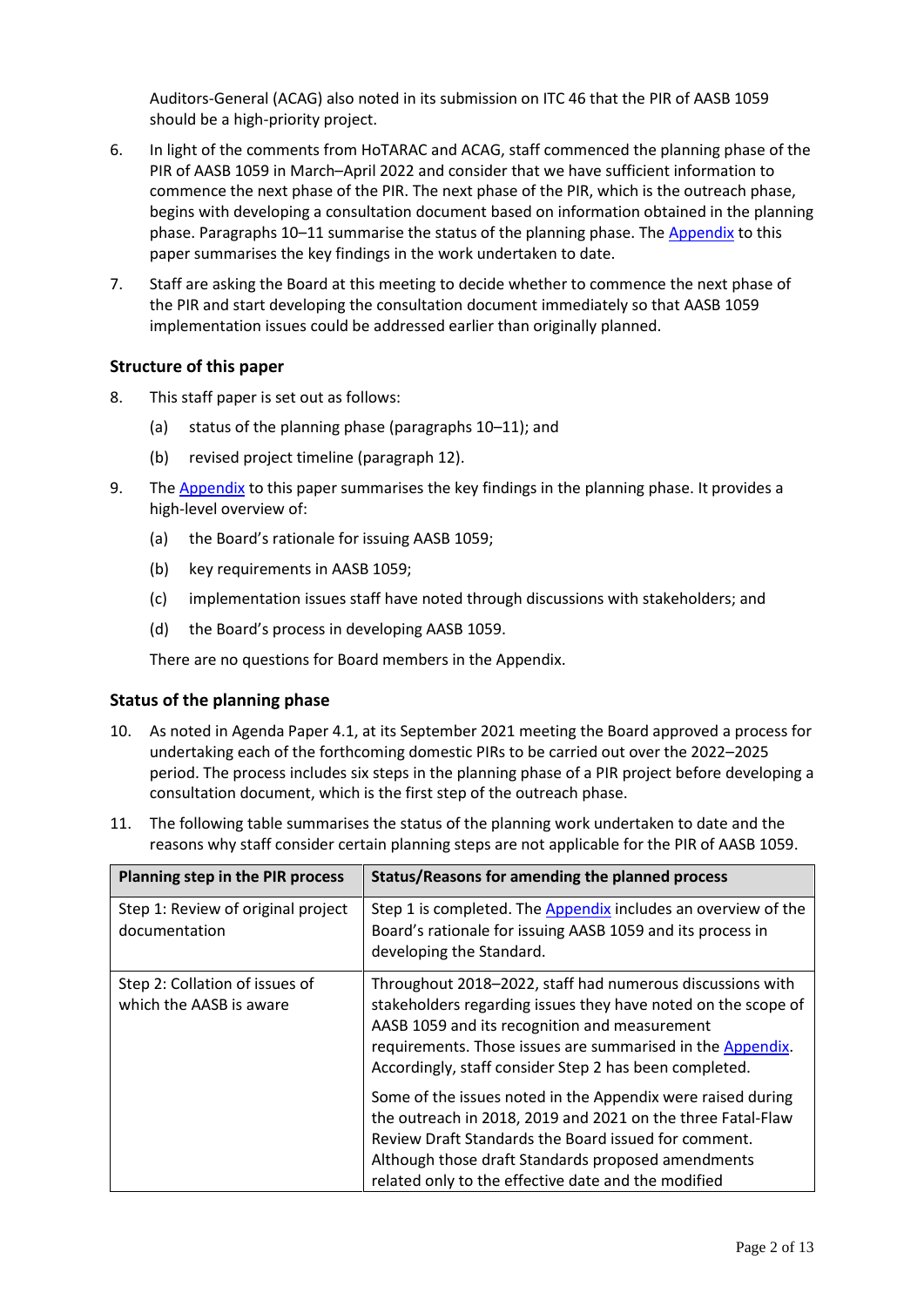| <b>Planning step in the PIR process</b>                                                                               | Status/Reasons for amending the planned process                                                                                                                                                                                                                                                                                                                                             |  |
|-----------------------------------------------------------------------------------------------------------------------|---------------------------------------------------------------------------------------------------------------------------------------------------------------------------------------------------------------------------------------------------------------------------------------------------------------------------------------------------------------------------------------------|--|
|                                                                                                                       | retrospective transition method, respondents provided<br>information on issues related to other requirements of<br>AASB 1059. At the time, the Board decided to address issues<br>related to the effective date and the transitional requirements<br>of AASB 1059, and to consider the other implementation<br>issues raised by respondents as part of the PIR process.                     |  |
| Step 3: Academic research,<br>including identifying potential<br>researchers to review existing                       | Step 3 is yet to be completed. Staff consider that this step can<br>be carried out concurrently with the development of the<br>consultation document.                                                                                                                                                                                                                                       |  |
| academic literature and assist<br>with new research, and collate<br>relevant research                                 | Staff expect a literature review will indicate there is minimal<br>published academic research relevant to AASB 1059 given the<br>public sector focus and the relatively recent effective date of<br>the Standard. However, staff intend to perform a preliminary<br>literature review to confirm whether this is the case and will<br>provide an update on this at a future Board meeting. |  |
| Step 4: Seek preliminary feedback<br>from targeted stakeholders, and<br>review feedback received                      | AASB 1059 applies to a specific group of stakeholders - public<br>sector entities that are grantors of service concession<br>arrangements. Therefore, the same stakeholders would be<br>consulted in the planning and outreach phases.                                                                                                                                                      |  |
|                                                                                                                       | Since representative stakeholders have informed the Board of<br>the key issues they have encountered when applying<br>AASB 1059 (as summarised in the Appendix) and their desire<br>for the Board to address those issues as soon as possible, staff<br>consider that Step 4 can be omitted. The stakeholders will be<br>consulted during the outreach phase.                               |  |
| Step 5: Prioritise issues obtained<br>in the planning phase to<br>determine the scope of the<br>consultation document | Many of the implementation issues noted in the Appendix are<br>interrelated. Staff consider that Step 5 is not applicable to the<br>PIR of AASB 1059 because all the issues identified to date<br>should be considered collectively.                                                                                                                                                        |  |
| Step 6: Discuss steps 1-5 with the<br>Board before developing the<br>consultation document                            | Based on the planning work undertaken to date, staff consider<br>that we have sufficient information to commence the<br>outreach phase and start developing the consultation<br>document.                                                                                                                                                                                                   |  |
|                                                                                                                       | At this meeting, staff ask the Board to consider the key<br>findings of the planning work undertaken to date (as<br>summarised in the <b>Appendix</b> ) and decide whether there is<br>sufficient information to commence developing the<br>consultation document.                                                                                                                          |  |

# **Questions for Board members**

- Q1: Do Board members agree that, other than Step 3 Academic research, the planning phase of the PIR of AASB 1059 is completed and there is sufficient information to commence developing the consultation document?
- Q2: Do Board members agree that Step 3 Academic research can be completed concurrently with the development of the consultation document?
- Q3: Do Board members agree to commence the development of the consultation document?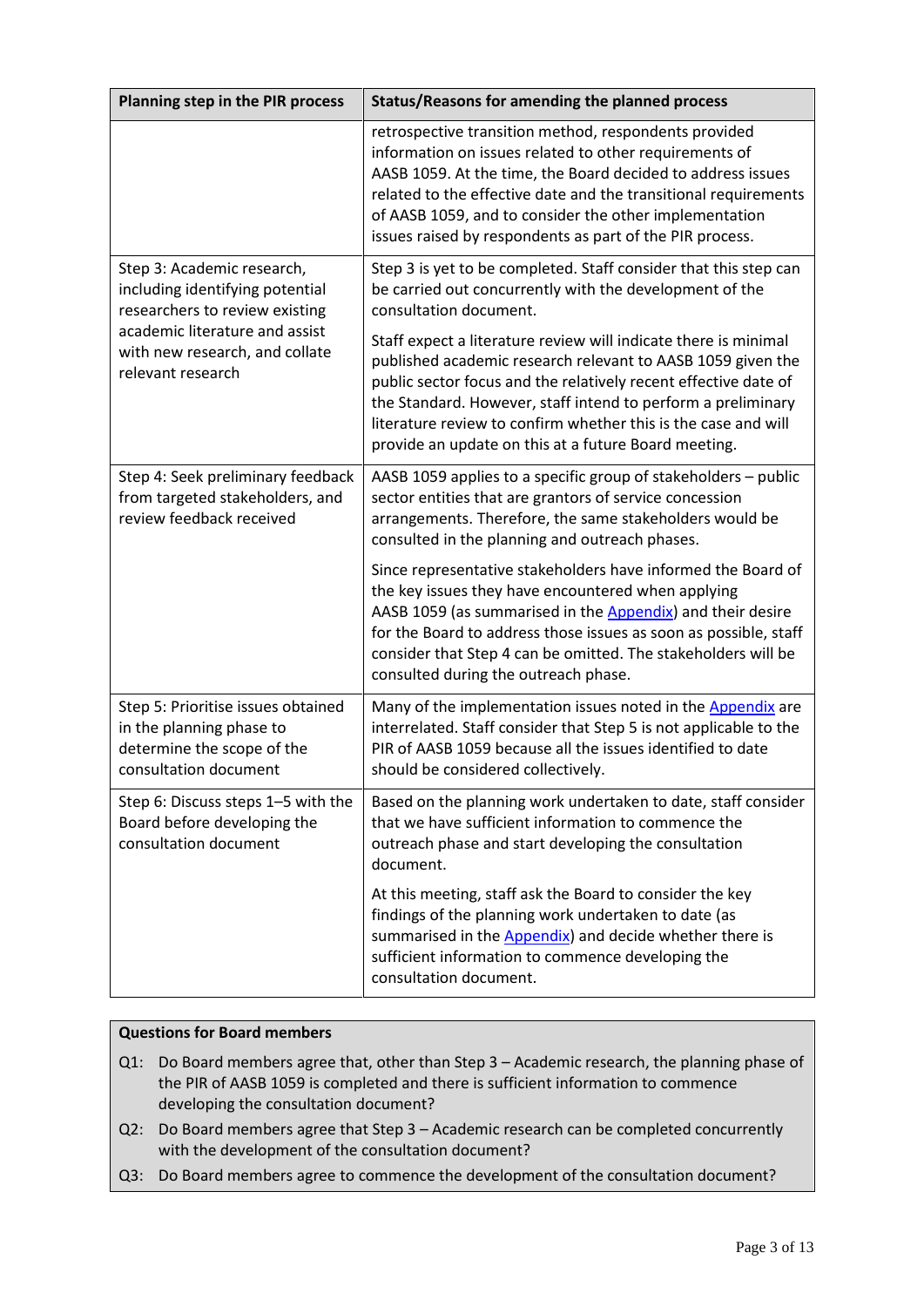# **Revised project timeline**

<span id="page-3-0"></span>12. If the Board agrees in Question 3 to commence developing the consultation document, the project timeline would need to be revised. The following table contains the original timeline approved in September 2021 and staff's proposed revised timeline for the Board's consideration.

| <b>Original</b><br>timeline | <b>Staff's proposed</b><br>timeline            | Project milestones based on the PIR process                                                                                                                                                                                                              |  |  |  |
|-----------------------------|------------------------------------------------|----------------------------------------------------------------------------------------------------------------------------------------------------------------------------------------------------------------------------------------------------------|--|--|--|
|                             | <b>Planning phase</b>                          |                                                                                                                                                                                                                                                          |  |  |  |
| $Q22022 -$<br>Q1 2023       | March-April 2022<br>(completed)                | Steps 1, 2, 4 and 5                                                                                                                                                                                                                                      |  |  |  |
|                             | <b>Board meeting:</b><br>18 May 2022           | Step 6: Discuss steps 1-5 with the Board before developing the<br>consultation document.                                                                                                                                                                 |  |  |  |
|                             | May-July 2022                                  | Step 3: Academic research.                                                                                                                                                                                                                               |  |  |  |
| <b>Outreach phase</b>       |                                                |                                                                                                                                                                                                                                                          |  |  |  |
| Q1 2023                     | May-July 2022                                  | Step 7: Draft consultation document.                                                                                                                                                                                                                     |  |  |  |
| Q2 2023                     | <b>Board meeting:</b><br>3 August 2022         | Step 8(a): Discuss draft consultation document and the result of<br>literature review with the Board.                                                                                                                                                    |  |  |  |
|                             | August 2022                                    | Step 8(b): The Board or Board subcommittee to approve the<br>consultation document for issue by 31 August 2022. Propose a<br>120-day comment period until the end of 2022 or early January<br>2023.                                                      |  |  |  |
|                             |                                                | The original timeline suggested a 180-day comment period.<br>However, given that AASB 1059 has a relatively small number of<br>affected stakeholders compared with other Standards, staff<br>consider that a 120-day comment period would be sufficient. |  |  |  |
| $Q22023 -$<br>Q4 2023       | September-<br>December 2022/<br>January 2023   | Step 9: Undertake general and targeted outreach to seek<br>stakeholder feedback on the consultation document.                                                                                                                                            |  |  |  |
|                             | Consideration of feedback and next steps phase |                                                                                                                                                                                                                                                          |  |  |  |
| Q4 2023-<br>01 2024         | Q1 2023                                        | Step 10: Consultation comment period closes at the end of 2022<br>or early January 2023 (the original timeline has a planned<br>comment period until Q4 2023).                                                                                           |  |  |  |
|                             |                                                | Step 11: Review and summarise responses received on the<br>consultation document and through outreach. Perform follow-up<br>procedures where appropriate.                                                                                                |  |  |  |
|                             |                                                | Step 12: Identify possible 'next steps' to respond to findings.                                                                                                                                                                                          |  |  |  |
|                             |                                                | Step 13: Discuss feedback and possible next steps with the Board.                                                                                                                                                                                        |  |  |  |
| Q2 2024                     | Q2 2023                                        | Step 14: Prepare feedback statement, discuss with the Board and<br>publish feedback statement.                                                                                                                                                           |  |  |  |

# **Question for Board members**

Q4: Do Board members have any comments on the proposed project timeline and milestones?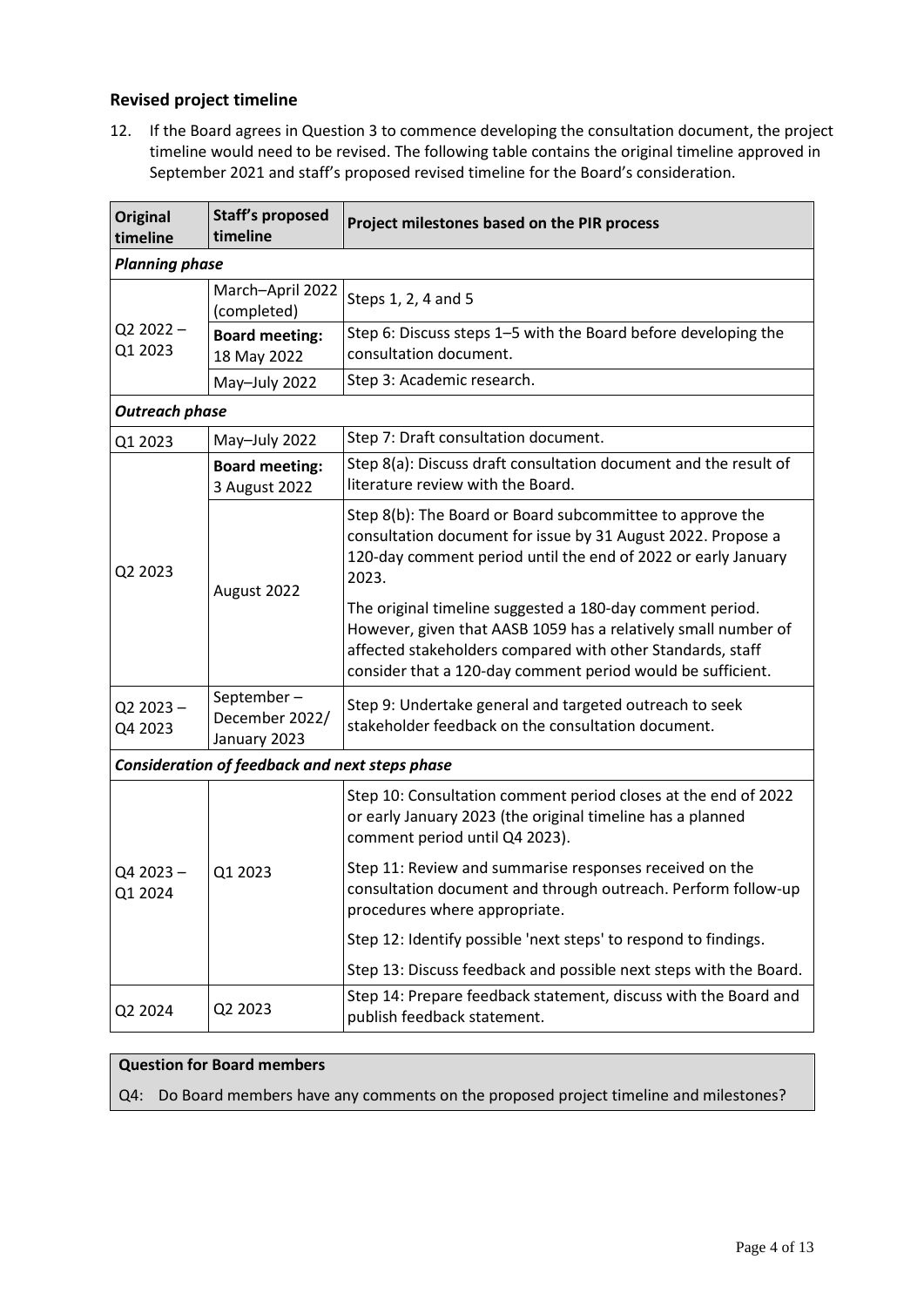# <span id="page-4-0"></span>**Appendix: AASB 1059 requirements and implementation issues**

- A1. This Appendix provides a high-level overview of:
	- (a) the Board's rationale for issuing AASB 1059;
	- (b) key requirements of AASB 1059;
	- (c) the implementation issues staff have noted through discussions with stakeholders regarding the scope of AASB 1059 and its recognition and measurement requirements; and
	- (d) the Board's process in developing AASB 1059, including subsequent amendments to assist with its implementation.

# **The Board's rationale for issuing AASB 1059**

- A2. It is common, as a means of developing and delivering infrastructure and other assets for public services, for a public sector entity to enter into an arrangement where the public sector entity (the grantor) engages another entity (the operator) to construct or otherwise provide the underlying infrastructure and other assets through which the operator will provide public services on behalf of the grantor.<sup>3</sup> In exchange for the assets and services, the grantor makes payments to the operator and/or grants the operator a right to charge beneficiaries of the services (e.g. a right to collect tolls from drivers using a road).
- A3. AASB Interpretation 12 *Service Concession Arrangements*, which aligns with IFRIC 12 *Service Concession Arrangements* issued by the IASB, prescribes the accounting by operators for public-to-private service concession arrangements. Interpretation 12 states that the operator acts as a service provider for the grantor and therefore does not control the asset it provides to the grantor. Therefore, the operator does not recognise a service concession asset in the statement of financial position.
- A4. Prior to issuing AASB 1059, there was no specific Australian Accounting Standard that prescribed the accounting for such arrangements from the grantor's perspective. This resulted in divergence in the accounting for such arrangements, with some grantors recognising the assets provided by the operator, and related liabilities, in their statement of financial position while others did not. When grantors did not recognise the assets provided by the operator, the service concession assets were not recognised by any entity since the operator did not recognise the assets either, in accordance with Interpretation 12.
- A5. Given the significance of this type of arrangement to the Australian economy, and that recognition of assets and related liabilities is important in assisting users of financial statements to understand the resources and obligations of a grantor involved in the provision of public services, the Board decided to issue AASB 1059 to address the divergence (AASB 1059, paragraph BC5). An extensive Basis for Conclusions accompanies AASB 1059.

<sup>3</sup> This type of arrangement is colloquially referred to as public-private partnerships (PPPs) or build-ownoperate-transfer (BOOT) arrangements. However, not all PPPs or BOOT arrangements are in the scope of AASB 1059 – that would depend on whether the grantor controls the asset provided by the operator, in accordance with AASB 1059 paragraphs 5–6.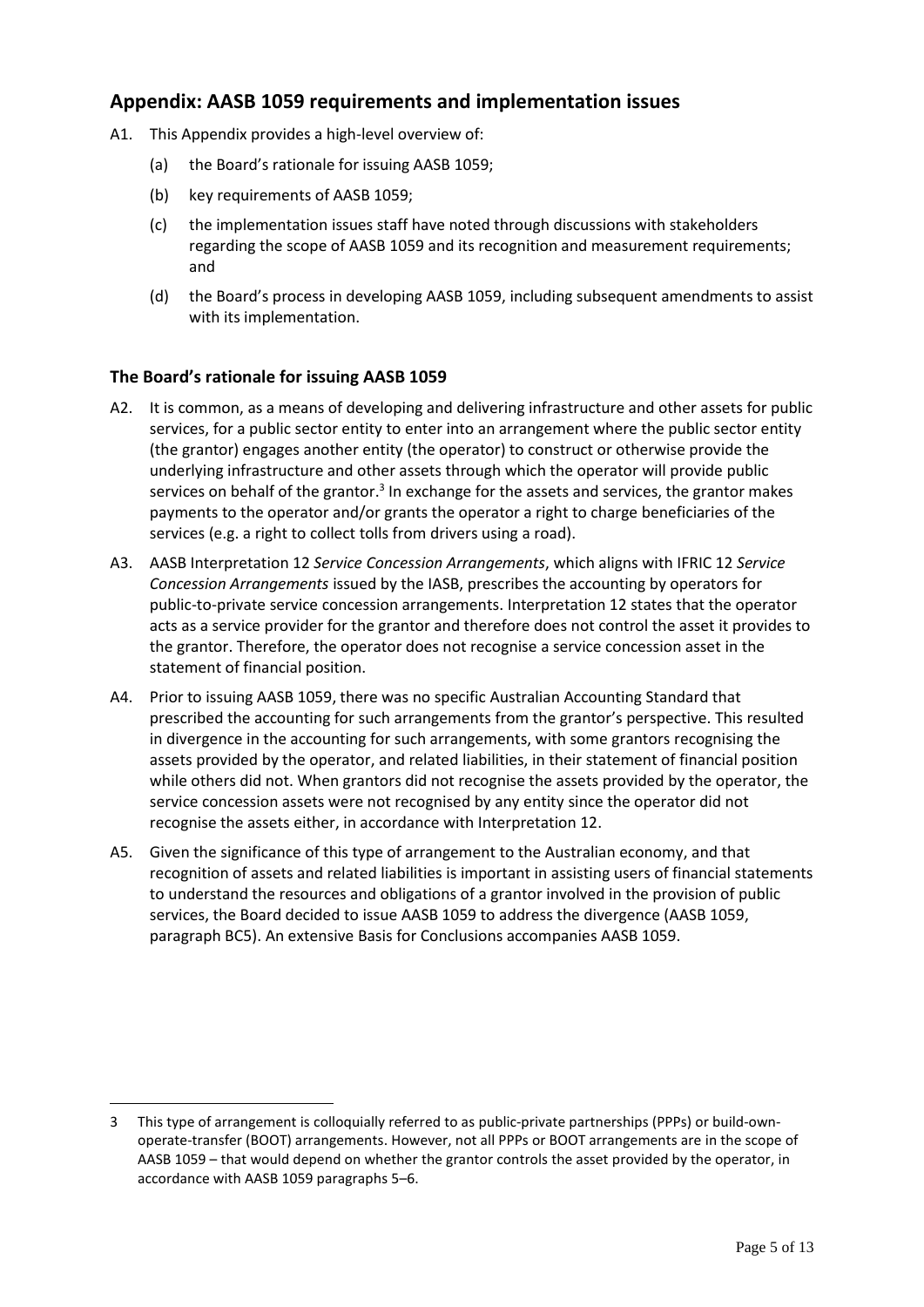# **Key requirements of AASB 1059**

## *Initial recognition*

- <span id="page-5-1"></span>A6. If the control criteria in AASB 1059 paragraphs 5 and 6 are met, AASB 1059 paragraphs 11 and 12 require that, on initial recognition, a grantor recognises:
	- (a) a service concession asset measured at fair value using the cost approach in AASB 13 *Fair Value Measurement* (i.e. measured at the asset's current replacement cost); and
	- (b) a corresponding liability (subject to the adjustments described in paragraph [A10](#page-5-0) below).
- A7. The nature of the liability could be any of the following:
	- (a) a financial liability where the grantor has a contractual obligation to deliver cash or another financial asset to the operator for the construction, development, acquisition or upgrade of a service concession asset; or
	- (b) a grant of a right to the operator (GORTO) by granting a right to the operator to earn revenue from third-party users of the service concession asset. This is akin to unearned revenue for receiving the asset provided by the operator; or
	- (c) a combination of a financial liability and a GORTO liability (arising under "hybrid" arrangements).
- A8. The grantor is required to reclassify any existing assets that form part of the service concession arrangement and remain controlled by the grantor as a service concession asset and measure those assets at their current replacement cost.
- A9. Any internally generated intangible assets that do not qualify for recognition under AASB 138 *Intangible Assets* but meet the criteria in AASB 1059 are recognised as a service concession asset and measured at current replacement cost.
- <span id="page-5-0"></span>A10. The initial measurement of the liability associated with a service concession arrangement should be measured at the same amount as the current replacement cost of the service concession asset, adjusted by:
	- (a) excluding the amount for any existing asset of the grantor reclassified as a service concession asset;
	- (b) excluding any consideration from the grantor to the operator; and
	- (c) including any consideration from the operator to the grantor.

## *Subsequent measurement*

- A11. Subsequent measurement of the service concession asset is in accordance with AASB 116 *Property, Plant and Equipment* or AASB 138, as appropriate.
- A12. Subsequent measurement of any financial liability is in accordance with AASB 9 *Financial Instruments*. The grantor recognises income as the GORTO liability amortises based on the economic substance of the arrangement.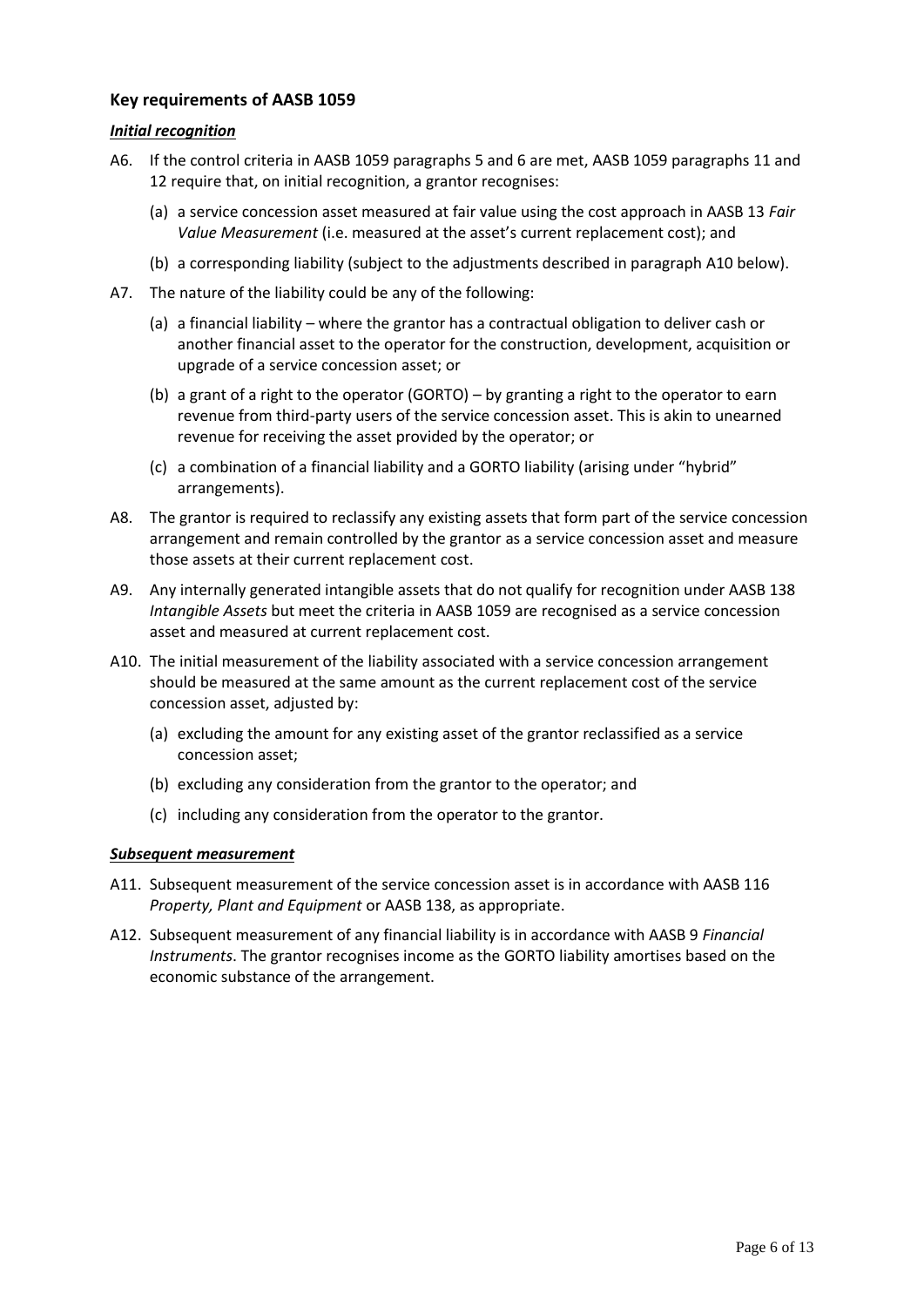## **Implementation issues**

### *Issues related to the scope of AASB 1059*

### **Issue 1: What services are considered 'public services'**

A13. A service concession arrangement is defined in AASB 1059 as an arrangement that involves an asset being used to provide public services. 'Public services' is not defined in AASB 1059.

A contract effective during the reporting period between a grantor and an operator in which (a) the operator has the right of access to the service concession asset (or assets) to provide public services on behalf of the grantor for a specified period of time ... [AASB 1059 Appendix A, emphasis added]

A14. Some stakeholders have commented that it is unclear which services are considered 'public services' in order to determine whether an arrangement is in the scope of AASB 1059. The Board considered defining the term when finalising AASB 1059 and decided to include guidance rather than a specific definition due to interpretative issues (see AASB 1059 paragraph BC18).

#### **Issue 2: Whether a secondary asset should be in the scope of AASB 1059**

A15. A secondary asset is referred to in AASB 1059 as an asset that is not primarily providing public services, but is used or mainly used to complement another asset (the primary asset) that is providing public services.

If an arrangement provides public services principally through a primary asset, and a secondary asset is used or is mainly used to complement the primary asset, such as student accommodation for a public university, the secondary asset would be regarded as providing public services as well. As another example, a hospital car park constructed by an operator as part of the arrangement to construct a hospital that largely provides public services would be considered part of the hospital service concession arrangement. The car park may provide limited ancillary services without affecting the assessment that the car park is used to provide public services. However, if the car park was not constructed as part of the hospital service concession arrangement (eg subsequent to the construction of the hospital or with a different party) and is largely of a commercial nature (eg car parking is available to the general public, including hospital patrons), the car park would be regarded as an asset that does not provide public services, and therefore outside the scope of this Standard. [AASB 1059 paragraph B7, emphasis added]

- A16. **Issue 2A:** Stakeholders have commented that more guidance is needed to determine whether a secondary asset is "largely providing public services" or "largely of a commercial nature" for the purpose of determining whether it should be accounted for under AASB 1059.
- A17. **Issue 2B:** Stakeholders have commented that clarification is needed regarding whether a secondary asset that is largely providing public services would be in the scope of AASB 1059 if the primary asset to which the secondary asset complements is not in the scope of AASB 1059.
- A18. **Issue 2C:** Some stakeholders wanted clarification about the car park example in the last sentence of AASB 1059 paragraph B7 – that the car park would be regarded as outside the scope of AASB 1059 if it was not constructed as part of the hospital service concession arrangement and is largely of a commercial nature. Those stakeholders wanted to know whether a secondary asset is in the scope of AASB 1059 if the secondary asset is not constructed as part of the primary asset's service concession arrangement, but it is largely providing public services rather than services of a commercial nature.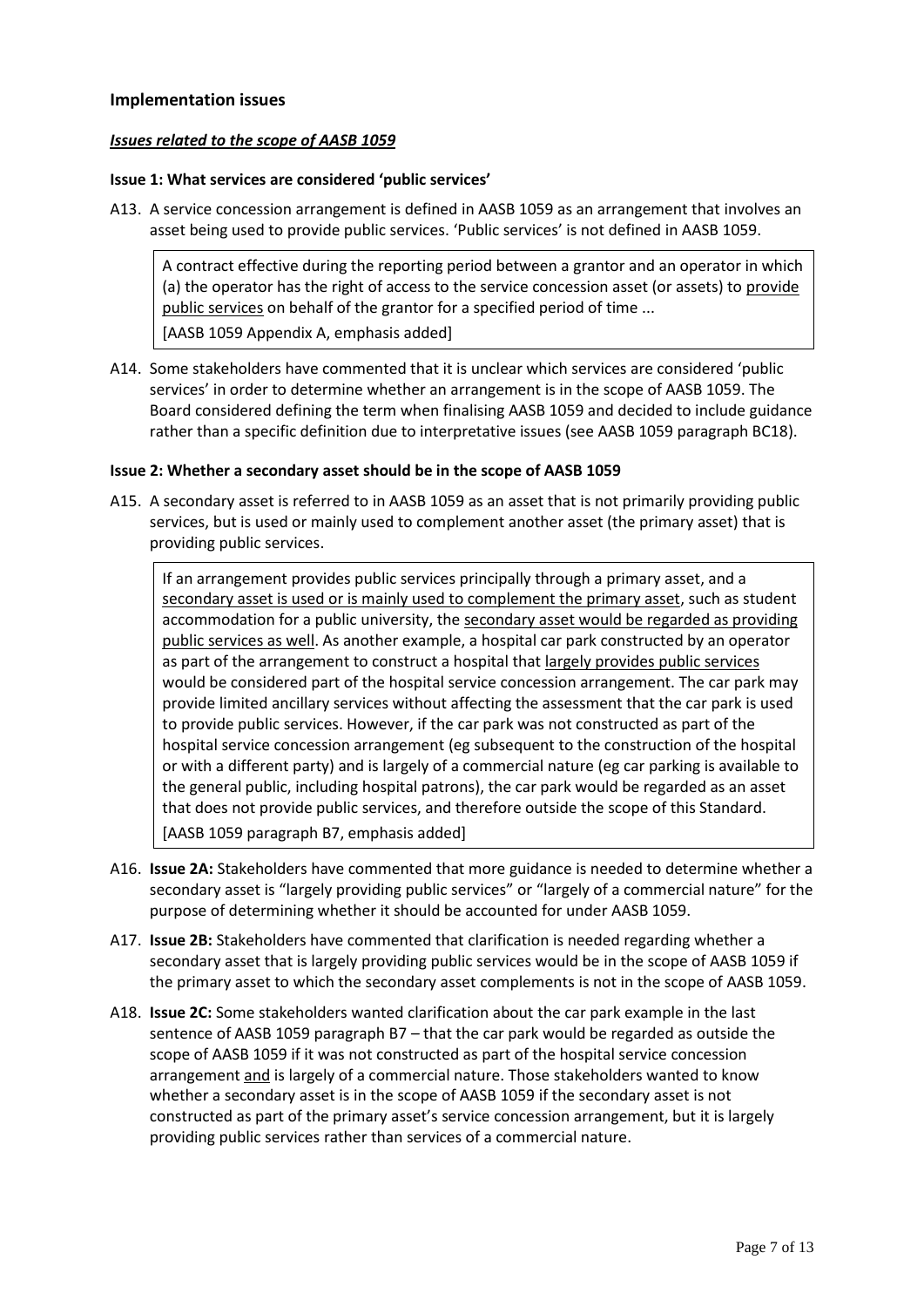**Issue 3: More guidance is needed to determine whether a grantor controls the service concession asset**

The grantor shall recognise an asset provided by the operator … as a service concession asset if the grantor controls the asset. The grantor controls the asset if, and only if:

- (a) the grantor controls or regulates what services the operator must provide with the asset, to whom it must provide them, and at what price; and
- (b) the grantor controls through ownership, beneficial entitlement or otherwise any significant residual interest in the asset at the end of the term of the arrangement.

[AASB 1059 paragraph 5, emphasis added]

Control or regulation of the pricing of the services … For example, for the purpose of paragraph 5(a), the grantor does not need to have complete control of the price: it is sufficient for the price to be regulated by the grantor, or by a third-party regulator (eg by a capping mechanism)

[AASB 1059 paragraph B20, emphasis added]

For the purpose of paragraph 5(b), the grantor's control over any significant residual interest would both restrict the operator's practical ability to sell or pledge the asset ... Consequently, where the grantor has substantive, rather than merely protective, rights to prevent the operator selling or pledging the asset during the service concession arrangement (eg the grantor must formally approve the transferee, rather than being able to refuse merely on the grounds that the transferee is not fit and proper), then the grantor is likely to have control of any significant residual interest in the asset.

[AASB 1059 paragraph B33, emphasis added]

- A19. **Issue 3A:** Some stakeholders commented that too much judgement is involved in determining whether a grantor controls a service concession asset. They request more guidance to assist public sector entities in identifying how much 'control' the grantor needs to have over the services and/or pricing of the services to determine whether an arrangement is in the scope of AASB 1059.
- A20. **Issue 3B:** Some stakeholders commented that it may be difficult to determine whether the grantor has control of the significant residual interest in the asset at the end of the term of the arrangement, particularly where an arrangement has an option for the operator to extend the concession term at the end of the initial arrangement.

## **Issue 4: Costs and benefits of scoping in public-to-public arrangements**

The scope of this Standard does not explicitly state whether the operator should be a public or private sector entity. This contrasts with AASB Interpretation 12, which states that the Interpretation gives guidance on the accounting by operators for public-to-private service concession arrangements (paragraph 4).

[AASB 1059 paragraph BC129]

A21. Some stakeholders have commented that there are many public-to-public transactions between entities within a group that would satisfy the recognition criteria in AASB 1059. Those arrangements would be eliminated on consolidation either in the departmental consolidated financial statements or in the Whole of Government financial statements (that is, the asset would be considered property, plant and equipment of the group rather than a service concession asset).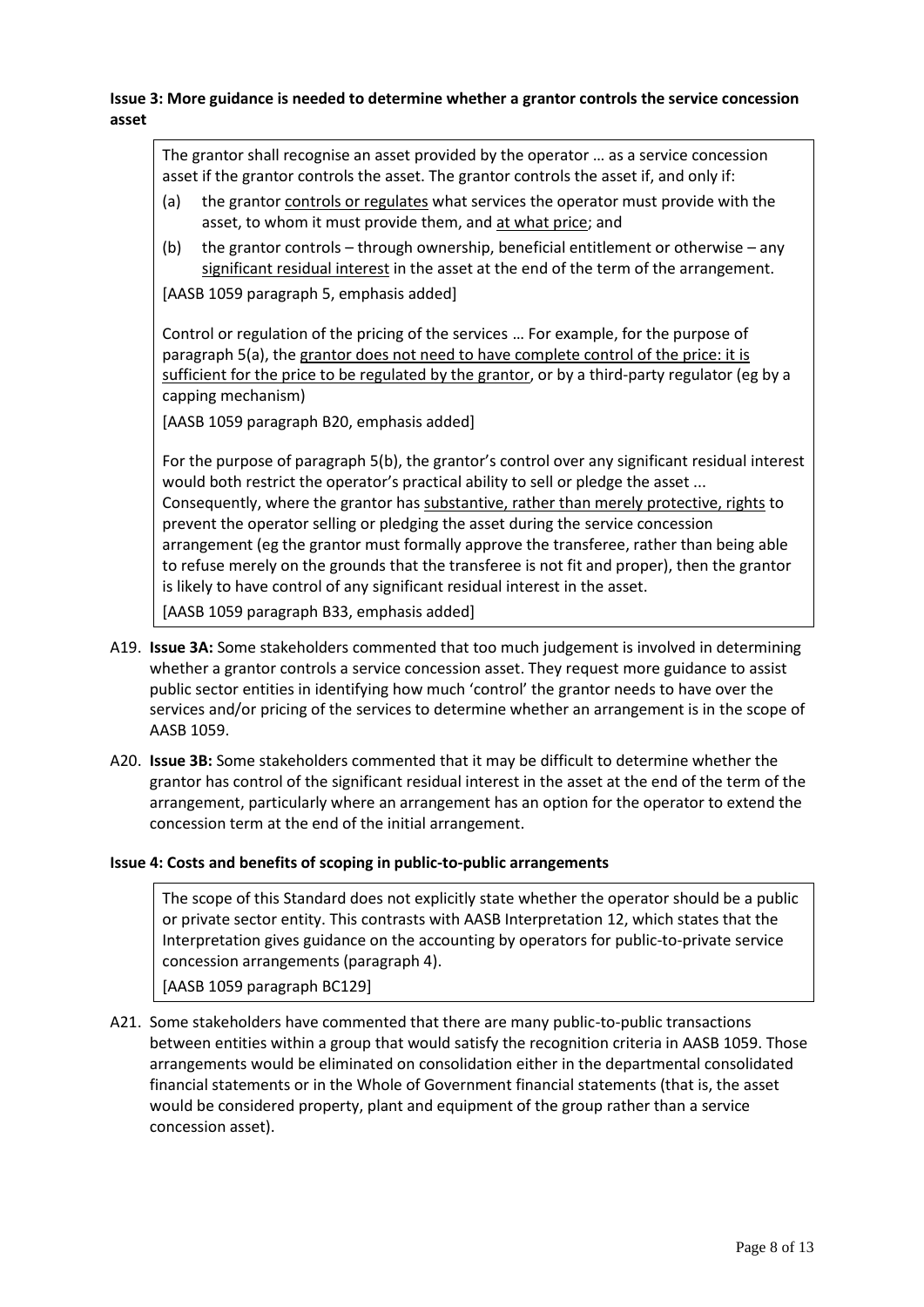- A22. Those stakeholders consider the benefits would not outweigh the costs of requiring intra-group transactions to be accounted for under AASB 1059 if they were only to be reversed on consolidation. They argue that it is costly to:
	- (a) assess whether each intra-group public-to-public arrangement would be in the scope of AASB 1059, due to the magnitude and complexity of intra-group transactions; and
	- (b) remeasure an asset's fair value at its current replacement cost when the asset's fair value was previously measured using another valuation technique (also see Issue 6 below).

### *Issues related to recognition and measurement*

#### **Issue 5: Recognition and measurement of asset under construction**

- A23. As noted in paragraph [A6](#page-5-1) above, on initial recognition a grantor is required to recognise:
	- (a) a service concession asset measured at its current replacement cost; and
	- (b) a corresponding liability (subject to some adjustments, as noted).
- A24. **Issue 5A:** Some stakeholders commented that initially recognising an asset under construction (a work-in-progress asset) can result in anomalous outcomes when the grantor's contractual obligation associated with a related financial liability measured under AASB 9 is greater than the current replacement cost of an asset under construction. In this situation, the financial liability measured under AASB 9 would be greater than the value of the partly-constructed service concession asset, resulting in a negative impact on the statement of financial position.
- A25. **Issue 5B:** AASB 1059 does not specify, upon the completion of the construction of the service concession asset, whether (and if so, how) the liability is required to be adjusted to reflect the same amount as the current replacement cost of the completed service concession asset. This issue mainly concerns transactions involving a GORTO liability (or hybrid transactions). If the GORTO liability is not adjusted to reflect the current replacement cost of the completed asset, the subsequent income recognition (as the GORTO liability amortises) would likely be significantly lower than the depreciation of the asset, resulting in an anomalous financial result.

# **Issue 6: Mandating the use of the cost approach in measuring the fair value of the service concession asset**

After initial recognition or reclassification, the grantor shall account for a service concession asset …

- (b) references to fair value in other Standards shall be read as references to current replacement cost for service concession assets. For example, this means that current replacement cost is the basis for fair value measurement of service concession assets under a revaluation model. Furthermore, the active market requirements in AASB 138 for the revaluation of an intangible asset shall not apply.
- [AASB 1059 paragraph 9, emphasis added]
- A26. Some stakeholders disagree with the mandatory use of the cost approach in measuring the fair value of the service concession asset, particularly where the asset has previously been measured at fair value using the income approach. Those stakeholders are of the view that the use of the income approach, where appropriate, uses more observable inputs than the cost approach and should be permitted to be used as a basis for estimating a service concession asset's fair value.
- A27. Some stakeholders have observed significant anomalous outcomes when measuring the fair value of a previously unrecognised internally generated intangible asset at its current replacement cost. For example, when measuring the fair value of a database at its current replacement cost, the fair value may have increased significantly compared to the prior period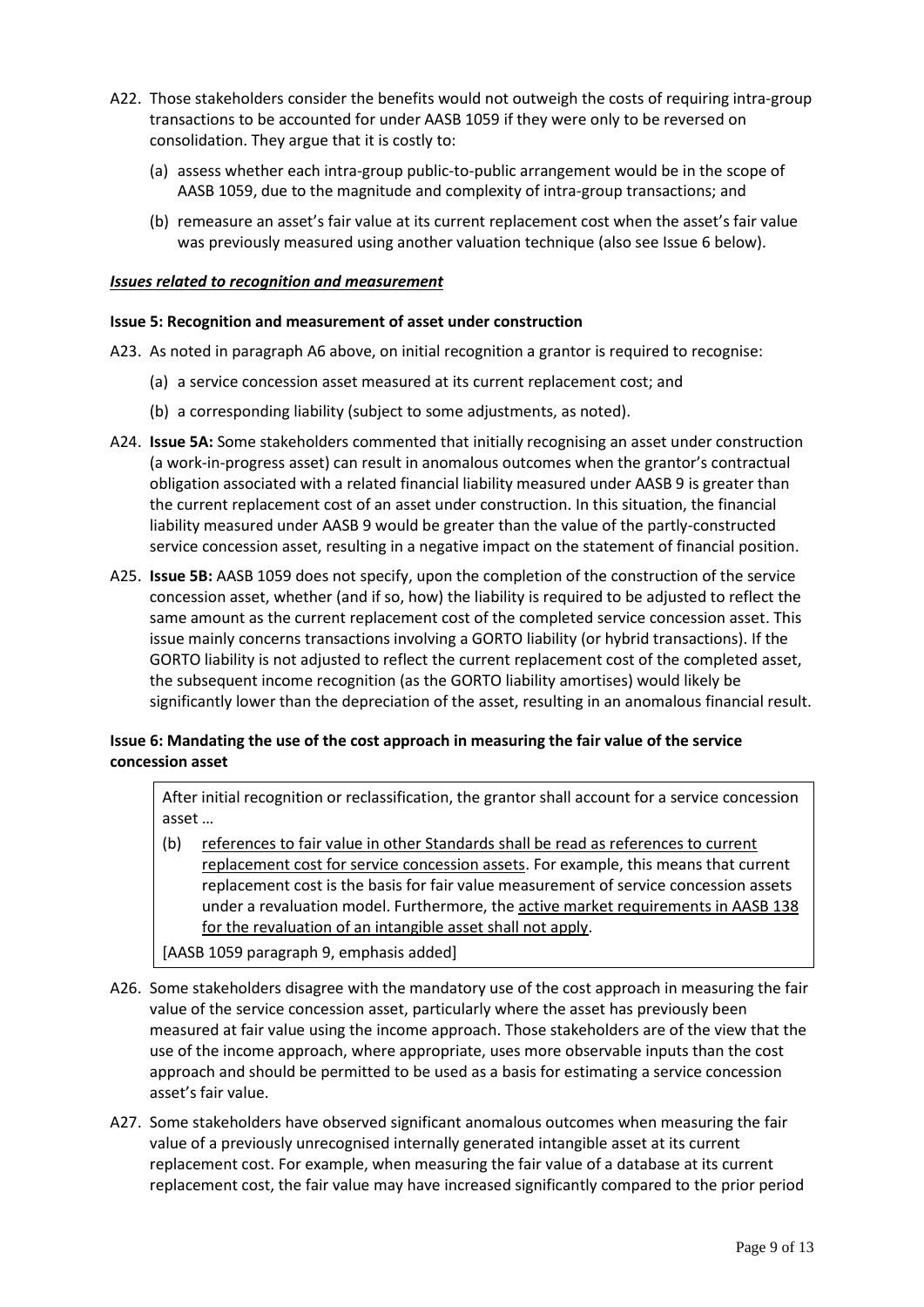due to the increase in the number of data items added to the database, resulting in an increase in the estimated costs required to replace the information in the database. However, if the income approach was to be applied, it is unlikely that the fair value of the database would have changed significantly because the cash generating ability of the database might not have increased significantly.

A28. Staff note that paragraph 70.4 of the International Valuation Standard IVS 210 *Intangible Assets* stipulates that the cost approach should only be applied to measure the fair value of an intangible asset if other approaches are unable to be applied. It states that "The cost approach *may* be used when no other approach is able to be applied; however, a valuer should attempt to identify an alternative method before applying the cost approach in situations where the subject asset does not meet the criteria in paras 60.2 and 60.3 of IVS 105 *Valuation Approaches and Methods*." Paragraphs 60.2 and 60.3 of IVS 105 describe the circumstances where the cost approach should be applied.

# **Issue 7: Whether borrowing costs should be included in the current replacement cost of a service concession asset**

- A29. Stakeholders have requested the Board to clarify whether borrowing costs should be included in the current replacement cost of a service concession asset. Those stakeholders observed that the Illustrative Examples in AASB 1059 include an example where borrowing costs are included, but neither AASB 1059 nor AASB 13 specifies whether borrowing costs should be included in an asset's current replacement cost.
- A30. Staff note that this issue has been considered in the Board's Fair Value Measurement for Not-for-Profit Entities project. In developing Exposure Draft ED 320 *Fair Value Measurement of Non-Financial Assets of Not-for-Profit Public Sector Entities* (March 2022), the Board decided not to propose adding specific guidance on borrowing costs for not-for-profit entities to AASB 13 since it does not provide such guidance for for-profit entities. The issue is not specific to not-for-profit entities.

## **Other observation: Government Finance Statistics (GFS) divergence**

A31. The ABS has informed staff that when analysing service concession arrangement data, in many cases it would reverse the AASB 1059 accounting treatment and treat the service concession asset as an asset belonging to the operator rather than the grantor. This is because GFS has a different definition of asset control compared with the control criteria in AASB 1059, paragraph 5.

# **The Board's process in developing AASB 1059**

## *AASB 1059 based on IPSAS 32*

A32. The Board developed AASB 1059 using IPSAS 32 *Service Concession Arrangements: Grantor* as a starting point. The key changes the Board made to the recognition and measurement requirements in IPSAS 32 in finalising AASB 1059 are summarised below.

#### **Recognition of service concession assets**

| <b>AASB 1059</b>                                                                                                                                                                                         | <b>IPSAS 32</b>                                                                                                               |
|----------------------------------------------------------------------------------------------------------------------------------------------------------------------------------------------------------|-------------------------------------------------------------------------------------------------------------------------------|
| AASB 1059 requires an existing asset of the<br>grantor, including previously unrecognised<br>identifiable intangible assets or land under<br>roads, to be reclassified as a service<br>concession asset. | IPSAS 32 does not permit the recognition of<br>previously unrecognised identifiable<br>intangible assets or land under roads. |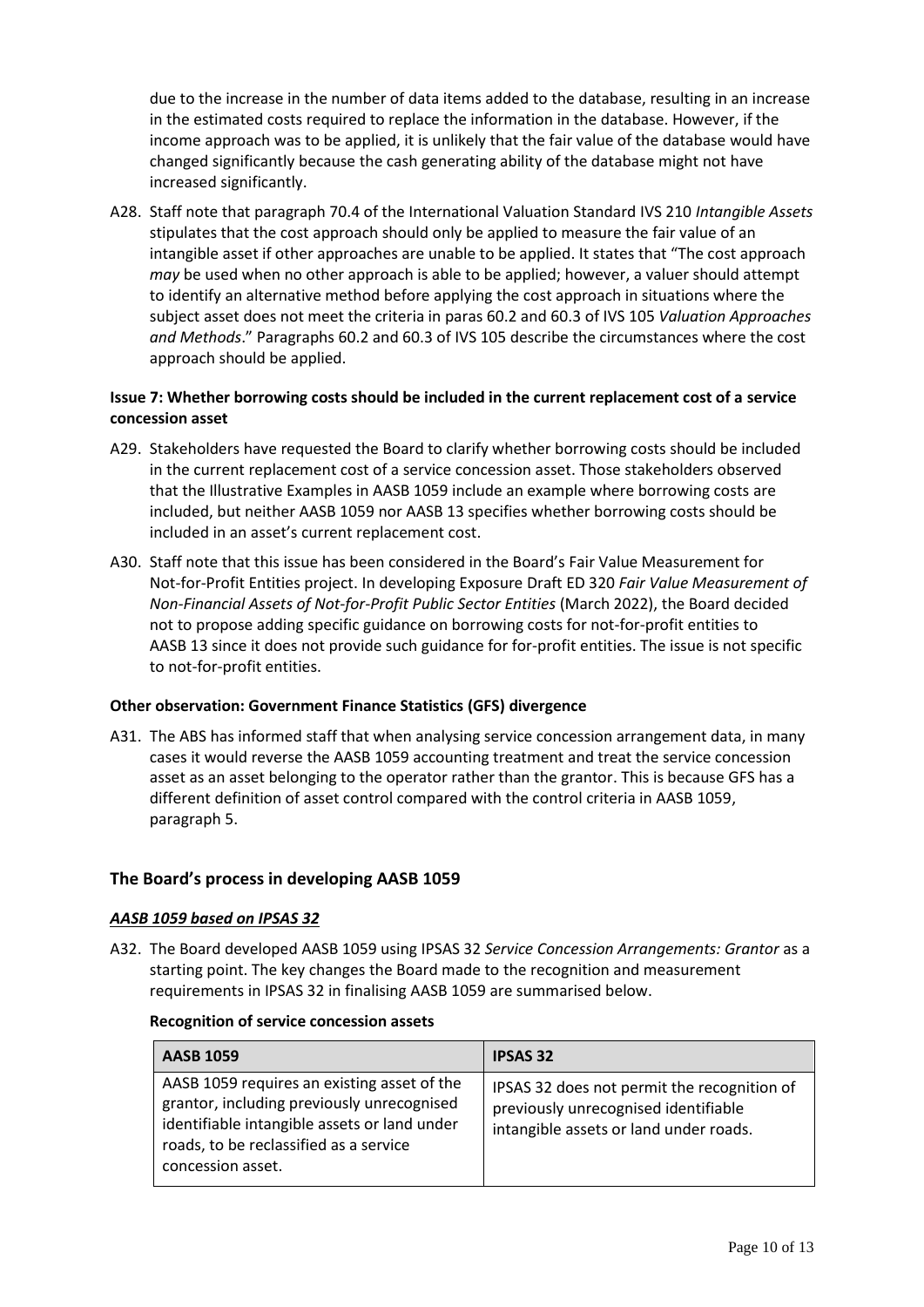- A33. In respect of previously unrecognised intangible assets, the Board took the view that a service concession arrangement represents a transaction with an external party that identifies and values all identifiable assets involved in the arrangement. Therefore, with the exception of goodwill, the accounting should be similar to that for business combinations under AASB 3 *Business Combinations*, in which all assets and liabilities acquired are recognised, including those not previously recognised by the acquiree. Consequently, the Board decided that intangible assets encompassed by a service concession arrangement should be recognised by the grantor and be measured consistently with tangible service concession assets, at their current replacement cost. [AASB 1059 paragraph BC40]
- A34. In respect of land under roads, the Board decided that grantors should also be required to recognise land under roads as service concession assets to be consistent with the view that a grantor is to recognise previously unrecognised identifiable intangible assets that are controlled by the grantor as service concession assets. [AASB 1059 paragraph BC45]

## **Measurement of service concession assets**

| <b>AASB 1059</b>                                                                                                                                                                           | <b>IPSAS 32</b>                                                                                                             |
|--------------------------------------------------------------------------------------------------------------------------------------------------------------------------------------------|-----------------------------------------------------------------------------------------------------------------------------|
| AASB 1059 requires the grantor to initially<br>measure the service concession asset at fair<br>value using the cost approach in AASB 13<br>(i.e. at the asset's current replacement cost). | IPSAS 32 specifies measurement of fair value<br>generally without mandating a particular<br>measurement technique to apply. |

- A35. The Board took the view that the service potential of a service concession asset under an arrangement involving the financial liability model and the service potential of an identical asset involving the GORTO model is the same from the grantor's perspective, as both assets will provide the same utility to the public. The fair value of these assets should therefore be measured consistently.
- A36. Measuring the asset's current replacement cost would result in the same value under both the financial liability model and the GORTO model. This is because the cost required to replace the asset is not affected by the grantor having granted the operator the right to charge users and therefore not receiving future cash flows arising from the asset. The Board concluded that it is appropriate to initially measure service concession assets at fair value using only current replacement cost under the cost approach to fair value. [AASB 1059 paragraphs BC64–BC67]

## **Recognition of liabilities**

| <b>AASB 1059</b>                                                                                                                                                                                                                                                                  | <b>IPSAS 32</b>                                                                                                                                                                                                                                           |
|-----------------------------------------------------------------------------------------------------------------------------------------------------------------------------------------------------------------------------------------------------------------------------------|-----------------------------------------------------------------------------------------------------------------------------------------------------------------------------------------------------------------------------------------------------------|
| AASB 1059 requires the grantor to recognise<br>a financial liability when the grantor has a<br>contractual obligation to pay cash to the<br>operator for third-party usage of a service<br>concession asset, with or without<br>guaranteeing a minimum amount to the<br>operator. | IPSAS 32 requires the grantor to recognise a<br>financial liability only if it has guaranteed to<br>pay the operator a specified or determinable<br>amount; otherwise, the grantor is required<br>to account for the payments as an expense<br>when paid. |

- A37. The IPSASB concluded that in cases where the grantor pays the operator solely for the usage of a service concession asset by third-party users, such payment is compensation for the usage of the asset and not for the acquisition of the service concession asset received from the operator. Therefore, under IPSAS 32, such payments are not recognised as a liability at the commencement of the arrangement but instead are recognised as an expense when paid. [IPSAS 32 paragraph AG49]
- A38. The Board disagreed with the IPSASB's view. The Board considered that the grantor is not able to avoid the payments as it cannot control the usage of the service concession asset by third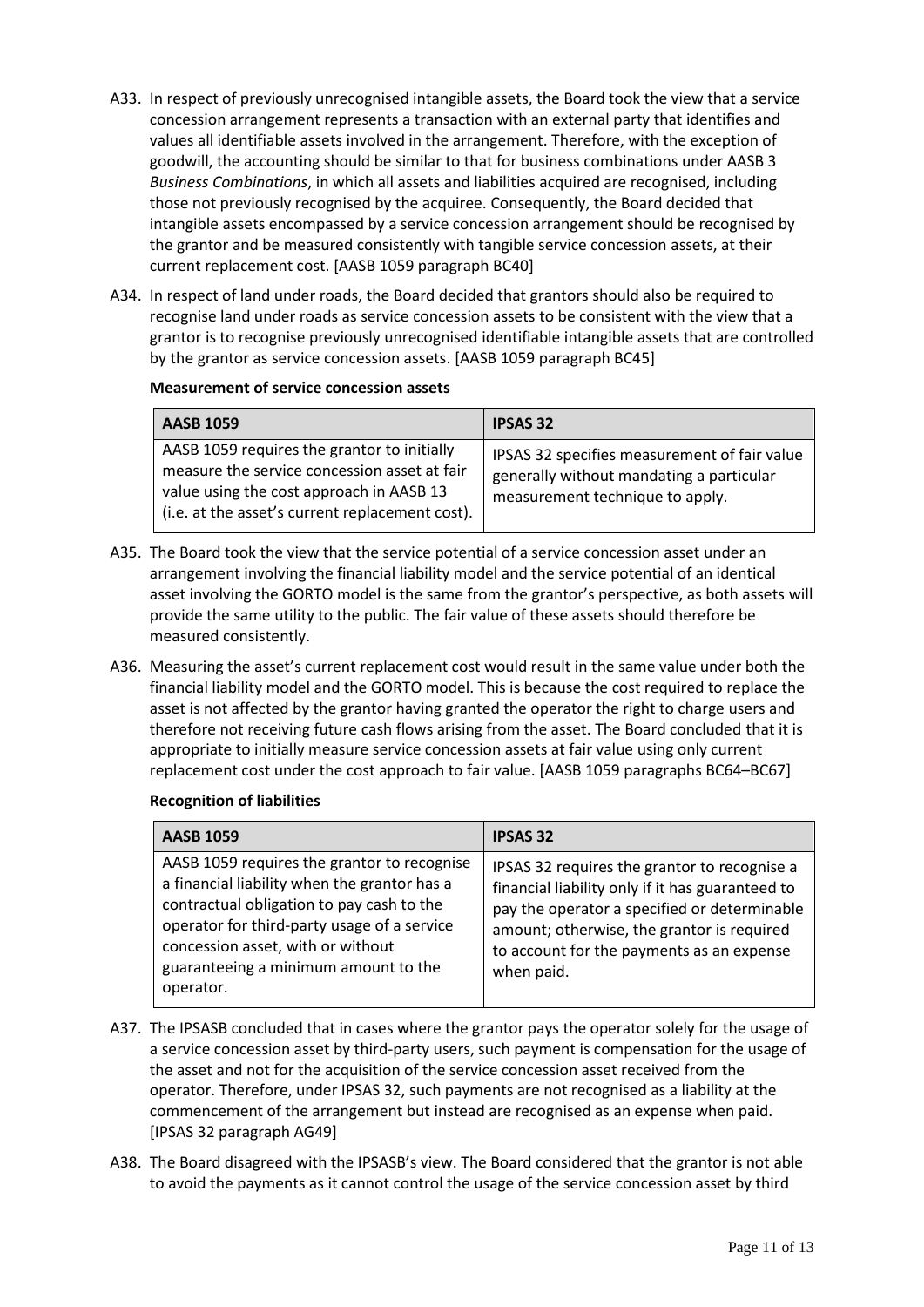parties. The amounts payable by the grantor to the operator are contingent upon the level of third-party usage of the service concession asset. The Board noted that paragraph 25 of AASB 132 *Financial Instruments: Presentation* affirms the view that a grantor may have a contractual obligation in the form of a financial liability when the amounts are not specified or determinable at inception but are contingent on the occurrence or non-occurrence of uncertain future events. [AASB 1059 paragraph BC73]

# *The due process in developing AASB 1059*

- A39. To develop Australian requirements for service concession arrangements, the Board issued Exposure Draft ED 261 *Service Concession Arrangements: Grantor* in May 2015, after contributing to the IPSASB's development of IPSAS 32 over a long period. The Board also issued a Fatal-Flaw Review (FFR) Draft Standard in February 2017 for public comment. AASB 1059 was finalised by the Board in July 2017.
- A40. All respondents to ED 261 and the FFR Draft Standard were supportive of having an Australian Accounting Standard that would provide a consistent approach to the accounting for service concession arrangements by public sector grantors.
- A41. Topics on which respondents to ED 261 requested additional guidance and examples were:
	- (a) the concept of control;
	- (b) fair value measurement of service concession assets and liabilities; and
	- (c) accounting for the arrangements when transitioning to the Standard.
- A42. Some respondents to the FFR Draft Standard had concerns over:
	- (a) a grantor recognising as a service concession asset an intangible asset that the grantor had not previously recognised;
	- (b) the proposed guidance on public services;
	- (c) the approach to determining the grantor's control or regulation of the pricing of the services of a service concession asset; and
	- (d) recognising a service concession arrangement that involves the grant of a right to the operator.
- A43. The Board added additional guidance and explanation in finalising AASB 1059 to address the key concerns raised by the respondents to ED 261 and the FFR Draft Standard. However, based on Issues 1–7 noted above, some stakeholders would like further guidance or revised requirements in AASB 1059.
- A44. When developing AASB 1059, the Board noted that issues regarding fair value measurement of service concession assets would be addressed separately. The Board has recently issued ED 320 to propose adding authoritative implementation guidance to AASB 13 for application by not-for-profit (NFP) public sector entities. When finalised, that guidance is expected to assist NFP public sector entities in measuring the fair value of non-financial assets not held primarily for their ability to generate net cash inflows, which includes service concession assets.

## *Amendments made subsequently to AASB 1059*

A45. As jurisdictions started to implement AASB 1059, the Board undertook standard-setting activities in 2019 and 2021 to address a number of issues that they raised regarding the modified retrospective transition method set out in paragraph C4 of AASB 1059. That method permitted retrospective application of the Standard by the grantor recognising and measuring service concession assets and related liabilities at the date of initial application, rather than the full retrospective approach in accordance with AASB 108 *Accounting Policies, Changes in Accounting Estimates and Errors*.